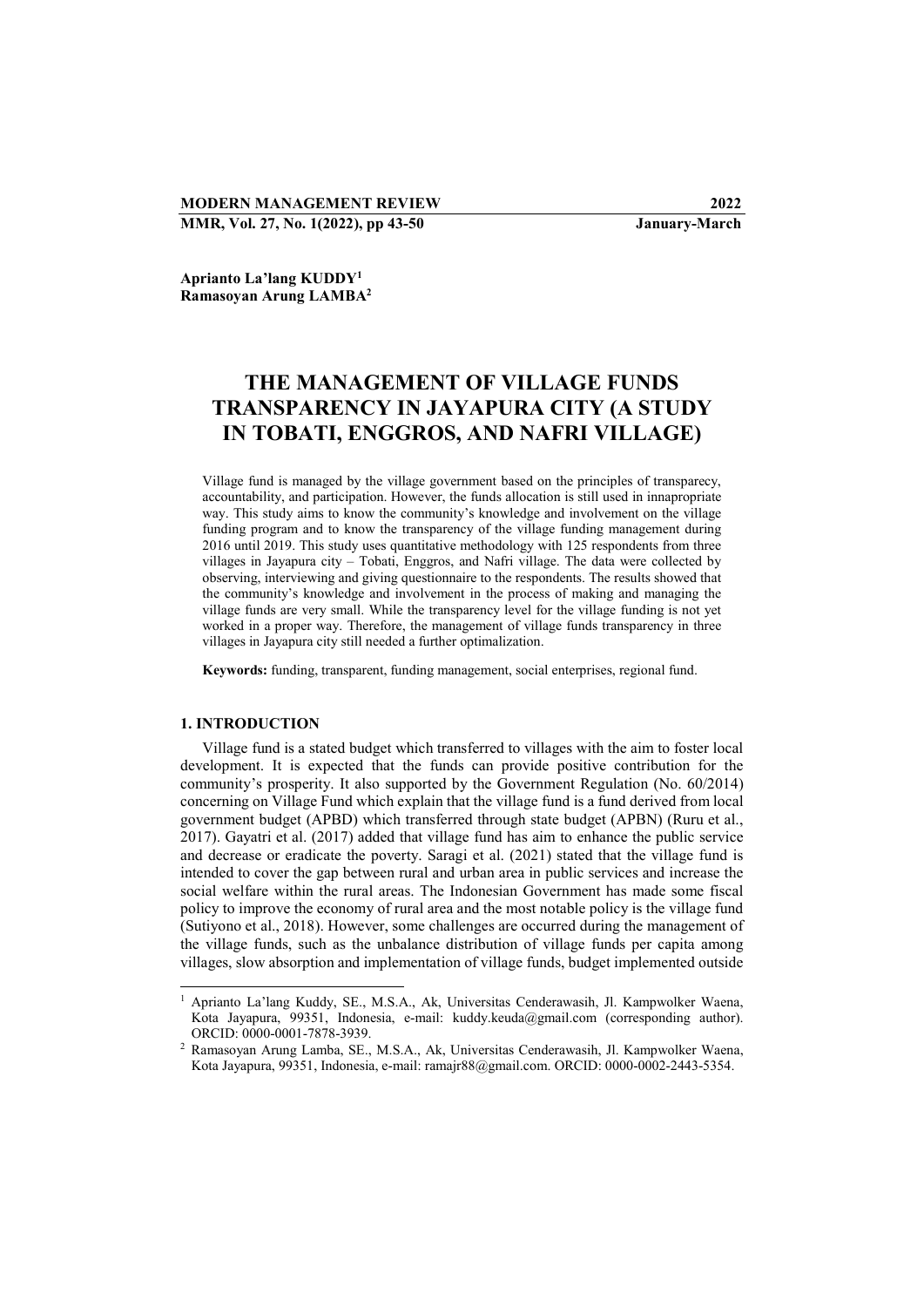priority areas, late budget reports, and the unoptimal supervision of the village funds (Udjianto et al., 2021). In Thailand, village fund aimed for the group of household with lower income as priority first. It is also found to help in reducing credit constraints (Menkhoff & Rungruxsirivorn, 2011).

Jayapura City is the smallest city in Papua Province, with an area of 940 km<sup>2</sup> (0.30 percent of the total area of Papua Province). Jayapura is split into five districts, including; Muara Tami, Abepura, Heram, Jayapura Selatan (South Jayapura), and Jayapura Utara (North Jayapura). Muara Tami District  $(626.7 \text{ km}^2)$  is the largest district, which dominated for more than half of the entire area of Jayapura City, whereas Jayapura Selatan is the smallest district, covering just  $43.4 \text{ km}^2$ . Even though, Jayapura Selatan is the smalles district, but it has the largest population density among others (Badan Penghubung Daerah Provinsi Papua, 2016). The government of Jayapura city has been allocated and transferred the village funds to three villages, that is, Tobati, Enggros, and Nafri village, during the year of 2016–2019, with total budget of 54 million rupiahs (3324628 Euros) that increased each year. Tobati is one of the village in Jayapura Selatan district, while Enggros and Nafiri are villages in Abepura district (Wikipedia, 2021). The allocating budget in 2016 was 1.1 million rupiahs (69637 Euros) and increased significantly in 2017 for 18.6 million rupiahs (1145661 Euros). Even though, in 2018 the budget was decreased to 3.6 million rupiahs (226559 Euros) but it re-increased with more significant amount from the previous year for 23.6 million rupiahs (1452517 Euros) in 2019. In detail, the total of village fund allocation on each village during 2016 until 2019 can be seen in Table 1 below:

| Village        | 2016              | 2017               | 2018                                  | 2019 | <b>Total revenue</b><br>per village                         |
|----------------|-------------------|--------------------|---------------------------------------|------|-------------------------------------------------------------|
| <b>Enggros</b> | Rp. 373,540,445   | Rp. 5,720,459,406  | Rp. 3,297,977,307   Rp. 7,434,909,000 |      | Rp. 16,826,886,158                                          |
| Nafri          | Rp. 395,999,620   | Rp. 7,958,609,629  | Rp. 4,598,020,399   Rp. 9,112,461,000 |      | Rp. 22,065,090,648                                          |
| Tobati         | Rp. 363,406,585   | Rp. 4,960,185,240  | Rp. 2,789,984,805   Rp. 7,084,248,000 |      | Rp. 15,197,824,630                                          |
| Total          | Rp. 1,132,946,650 | Rp. 18,639,254,275 |                                       |      | Rp. 3,685,982,511   Rp. 23,631,618,000   Rp. 54,089,801,436 |

Table 1. Village Fund Allocation in Jayapura city of 2016–2019

Source: (BPKAD Jayapura).

In its implementation, the total of 54 million rupiahs has been allocated for priority areas as written in government regulations, such as (1) village administration, (2) village development, (3) village community development, and (4) village community empowerment.

The first is village administration, which distributed the fund to finance office operations as well as allowances/subsidy for the village apparatus and the Village Conference Agency (BAMUSKAM). The second is village development. The village fund has been distributed to pay for the development and house renovation program, building facility and procuring health equipment, transportation, education costs, bridge renovation, drainage channels, and environmental roads. Third, for village community development. The village funds have been distributed to funding the village community development programs, such as traditional institutions, indigenous women, Family Welfare Program (PKK), Youth Organizations, art studios, and farmer groups. The fourth is village community empowerment that have been distributed to finance entrepreneurship training programs, Integrated Service Post (Posyandu) cadre training, coral reef planting training, computer courses for youth and village officials, assistance for fish cultivation and procurement of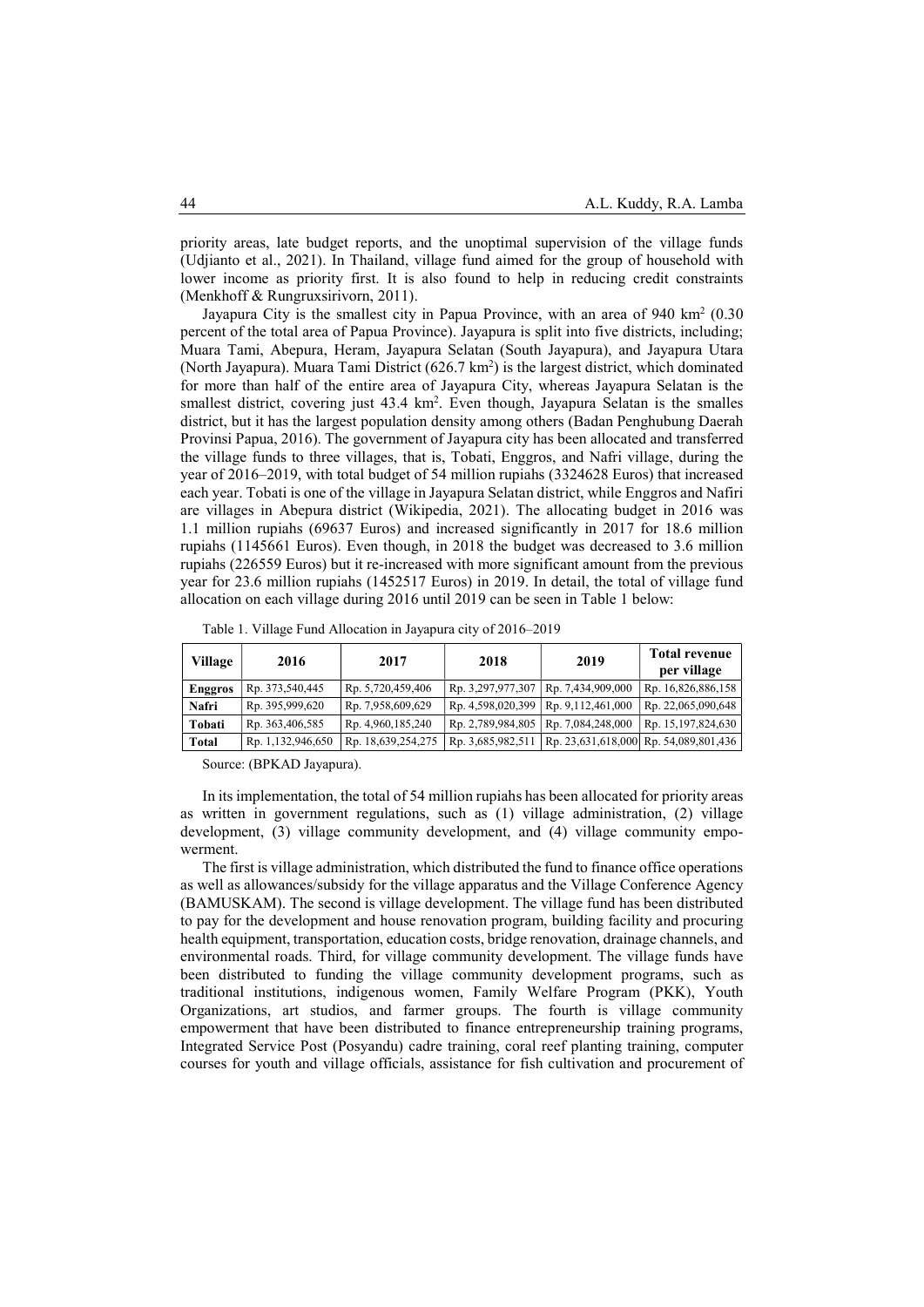boats and nets, Capital assistance for village community businesses, and gender socialization.

The budget provided by the government is certainly not small. It comes with hope that it will make villagers to improve the quality of welfare in their life. Therefore, as one of the basic principles and main pillars of good governance, it is very important to be transparent in implementing the village fund management. Transparency defines as open, easy, and accessible to all parties in need and provided adequate and easy understanding (Ratmino & Winarsih, 2005). While, Lalolo (2003) stated transparency is a principle that guarantees access or freedom for everyone to obtain information about government administration, namely information about policies, the process of making, and the results that achieved. El Badawy et al. (2016, cited in Obianuju et al., 2021) added when succession is based on transparent and merit-based criteria, it may be a great motivation for people to perceive a clear path of progression. Transparency provides open and honest financial information to the public based on the consideration that the public has the right to know openly and thoroughly about the government's responsibility in managing the resources and its compliance with laws and regulations (Mursyidi, 2009). Transparency and accountability have relation with the equitable development throughout the village (Betan & Nugroho, 2021). Thus both have important role for the community or society.

However, the allocation of the village funds can be abused. There are unscrupulous village cadres who deliberately allocate funds inappropriately, then reduce the budget target and spend the funds own their own. Nadyastika and Siswantoro (2019) claimed that one of the problems that can arise during the allocation of village funds is the potential of fund allocation to the village is not following the development priorities and the accountability is not similar to the actual conditions. These actions need to be anticipated and stopped, because it can obstruct or delay the progress of the village itself. Karlinayani and Ningsih (2018) stated that regional government is often ignore the transparency and accountability characteristic for allocation village fund management. Those characteristics can show the justice and equality that can build the village to further development and lead to the prosperity of the village community. The issue of budget transparency for development seems to be very closed to village communities. Therefore this study has purpose to know the level of village community knowledge and involvement on the programs funded by the village funds, and the transparency level of the village fund management.

#### 2. METHODOLOGY

Quantitative approach is used as the methodology. It is used to calculate the community's knowledge and involvement level on the village fund along with the transparacy level on the management of the funding. This study is done in three villages in Jayapura city, including Tobati, Enggros, and Nafri village which started on October 2019 until February 2020. The fundings given to those villages are in the form of; village funds, village funds allocation, revenue-sharing fund of regional tax, and regional retribution. The population of the study is the village apparatus and the villagers who live in those three village. While the sample is chosen from each target village with characteristics as below:

- a) Someone who receives or gets beneficiaries from the village funds programs (RT CODE).
- b) Someone who included in village foundation, such as village government apparatus, school institutions, health centers, village governments, community groups, as well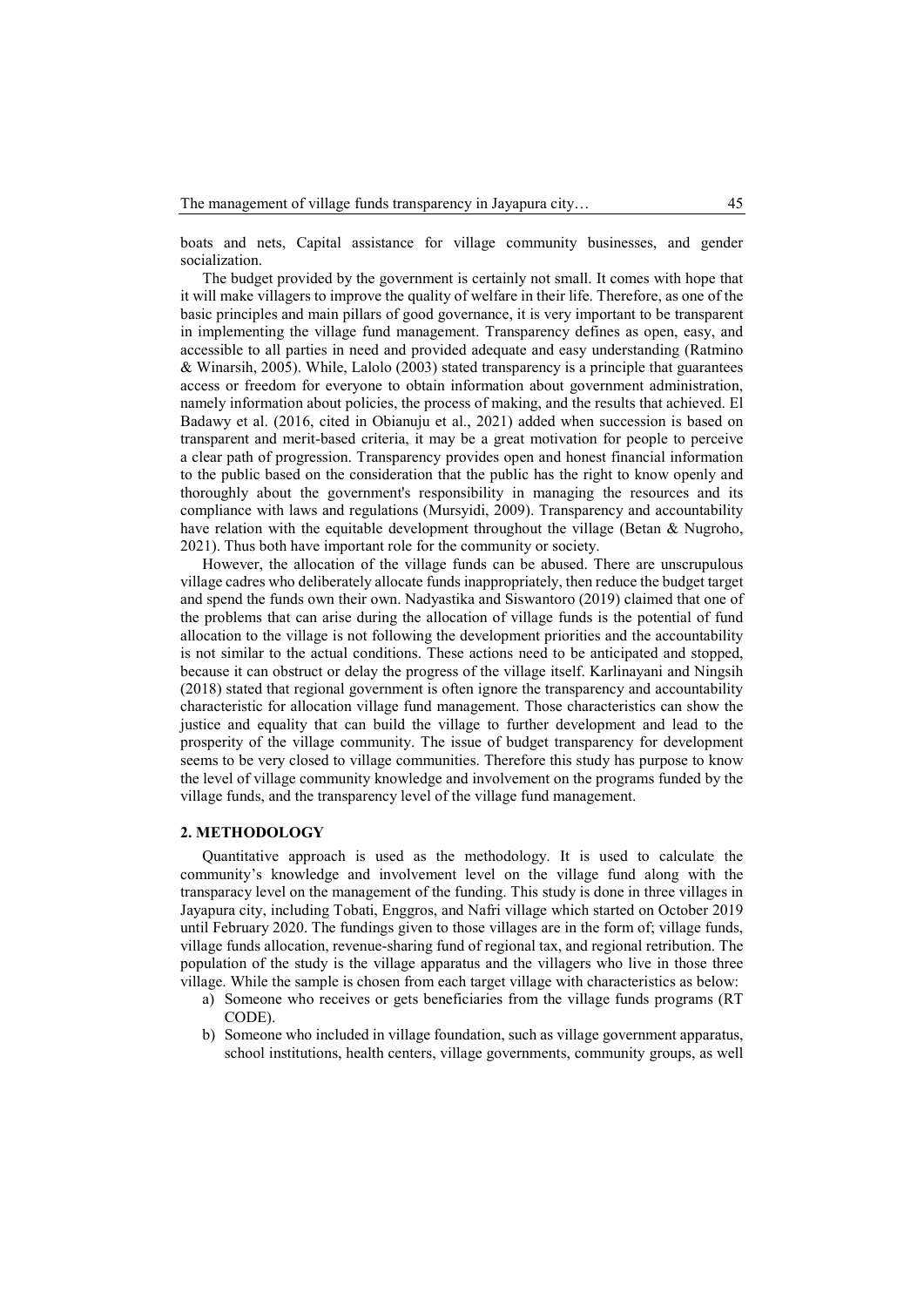as informants of community leaders, traditional/custom leaders, religious leaders, and others (L CODE).

The collected sample based on the characteristic can be seen in Table 2 below:

Table 2. Respondents Characteristics

| <b>Village</b>           | Respondent<br>group |       | Age            |                | <b>To-</b>     | <b>Stay</b><br>duration |             | T <sub>0</sub> | Ethnic group |                          | To-                             |     |
|--------------------------|---------------------|-------|----------------|----------------|----------------|-------------------------|-------------|----------------|--------------|--------------------------|---------------------------------|-----|
|                          |                     |       | 17-35          | $36 - 60$      | >61            | tal                     | $30$        | >30            | tal          | PA-<br>PUA               | <b>NON</b><br>PA-<br><b>PUA</b> | tal |
| Tobati                   | RT                  | 50    | 11             | 39             |                | 50                      | 5           | 45             | 50           | 50                       | $\overline{\phantom{a}}$        | 50  |
|                          | L                   | 7     | 3              | $\overline{4}$ | -              | 7                       | 3           | $\overline{4}$ | 7            | 7                        | $\overline{\phantom{a}}$        | 7   |
| Nafri                    | RT                  | 30    | 15             | 3              | 5              | 30                      | 9           | 21             | 30           | 30                       | $\overline{\phantom{a}}$        | 30  |
|                          | L                   | 8     | $\overline{2}$ | 6              | -              | 8                       |             | 7              | 8            | 8                        | $\overline{\phantom{a}}$        | 8   |
| <b>Enggros</b>           | RT                  | 21    | 6              | 13             | 2              | 21                      | 5           | 16             | 21           | 21                       | $\overline{\phantom{0}}$        | 21  |
|                          | L                   | 9     | $\overline{2}$ | 5              | $\overline{c}$ | 9                       | 3           | 6              | 9            | 9                        |                                 | 9   |
| <b>TOTAL RES.</b><br>125 |                     | 39    | 77             | 9              | 125            | 26                      | 99          | 125            | 125          | $\overline{\phantom{0}}$ | 125                             |     |
| <b>PERCENTAGE</b>        |                     | 31.2% | 61,6%          | 7,2%           | 30%            |                         | 20,8% 79,2% | 30             | 30%          | 0%                       | 30%                             |     |

Source: (Processed data, 2020).

The Table 2 above showed that most of the respondents are coming from Tobati village with total of 57 respondents, while Nafri village 38 respondents and Enggors village 30 repondents. Moreover, the total of respondents are dominated by those who were 36–60 years old (77 respondents or 61.6%) with stay duration more than 30 years (99 respondents or 79.2%).

The data collection technique is done using questionnaire, interview, and observation. From the total questionnaire, there are only 125 questionnaire that can be processed. The data analysis technique is using frequency distribution technique which arranges the data based on a certain category. The collected data is grouped into some category, each data can only be put into a category, and it cannot be put in two or more categories.

## 3. RESULTS

This study found that, in its practice, there is a condition of unbalanced information between the management party of the village fund (agent) and the resident party of the beneficiary (principal). This happens because one party obtains and exploits the information of their stuff, and the other party does not receive the same information. For example, in village development planning, communities are rarely invited to seminars, so information about a project is known only to specific groups. This situation undermines the quality of programs and activities that are supposed to be held for villagers and, due to the lack of transparency, affects public trust in governance programs. In addition, countries, especially those that implement regional autonomy and fiscal decentralization systems, have low transparency in the management of the disbursed budget, and the budget quality is not optimal, which should arouse the attention of all countries.

### The level of community knowledge and involvement to village fund programs

The level of community knowledge which measured based on the respondents' perception on the programs that funded by the village fund is seen in Table 3 below.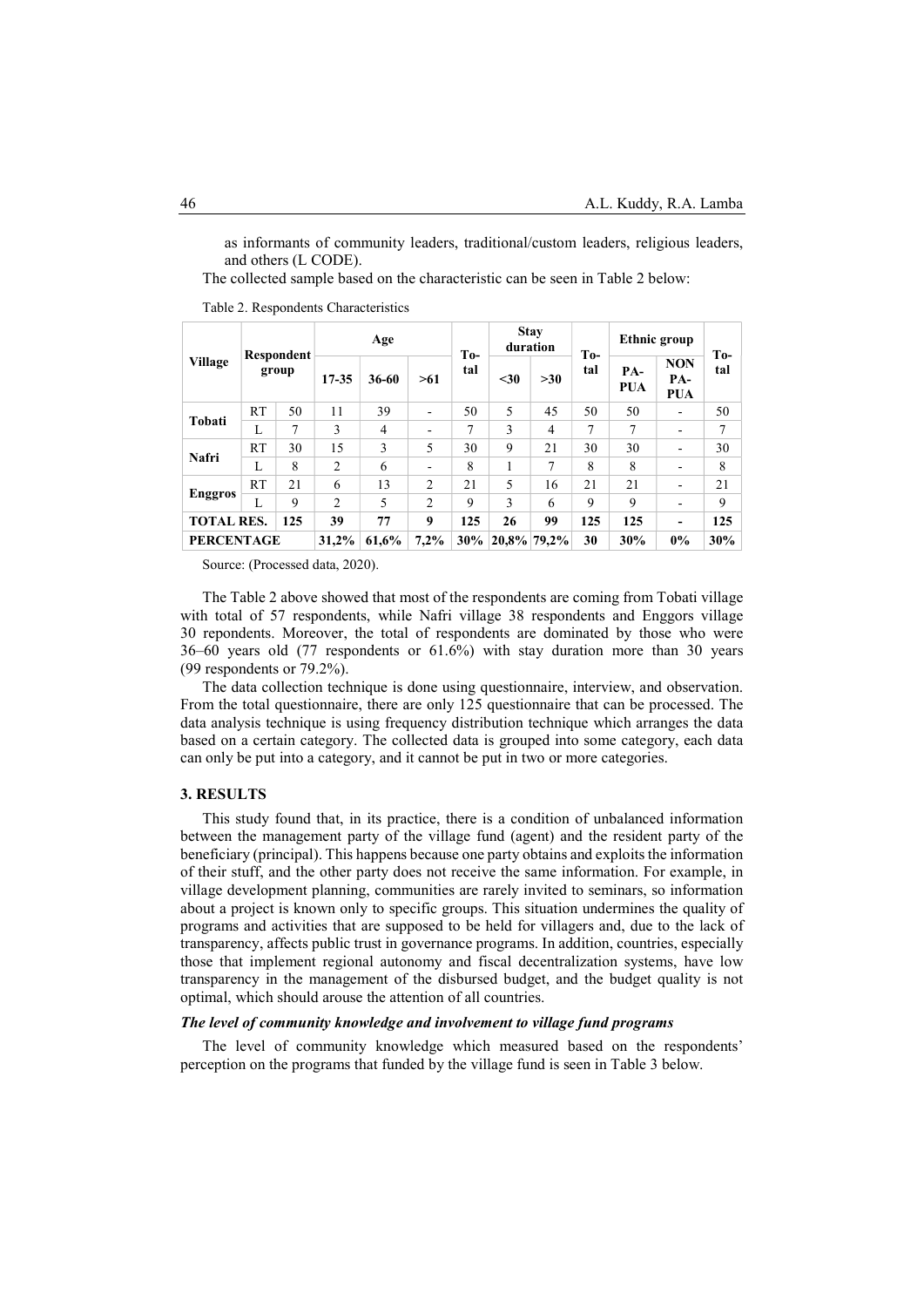| N <sub>0</sub>                                                        |                                                                                                                     | Percentage |        |  |  |  |
|-----------------------------------------------------------------------|---------------------------------------------------------------------------------------------------------------------|------------|--------|--|--|--|
|                                                                       | The level of community's knowlede on village fund programs                                                          | <b>Yes</b> | No.    |  |  |  |
| Community's knowledge on village fund programs                        |                                                                                                                     |            |        |  |  |  |
| 1.                                                                    | Having role and involvement in village fund programs                                                                | 41%        | 59%    |  |  |  |
| 2.                                                                    | Seeing and knowing about the village fund programs                                                                  | 43%        | 57%    |  |  |  |
| 3.                                                                    | Knowing that the programs are funded by village funds                                                               | 65%        | 35%    |  |  |  |
| Community's perception on their involvement in village funds programs |                                                                                                                     |            |        |  |  |  |
| 1.                                                                    | The community is involved in the program organization<br>process, which is discussed in a village discussion forum. | 39.26%     | 60.74% |  |  |  |
| 2.                                                                    | Participation of the whole village apparatus and beneficiaries of<br>the village program.                           | 42%        | 58%    |  |  |  |
| 3.                                                                    | There is a complaint procedure from the community that is<br>offered in the execution of village initiatives.       | 16.36%     | 83.64% |  |  |  |

Table 3. The level of community awareness and participation in village fund programs

Source: (Processed data, 2020).

Based on the Table 3 above, it is seen that there is 41% of the respondents involved in the village programs and the rest of 59% is not involve. It is also known that 43% of the respondent see and know about the village programs and 57% did not know. Moreover, for the funding information, most of the respondents already know that the fund is taken from the village fund. Meanwhile, the involvement level of the community in the process of planning, implementing, and monitoring on the use of the village fund is not yet run optimally. There is 39.26% of the total respondents stated that they were involved in the program arrangement process through village discussion. But, it should be noticed that more than half of the respondents (60.74%) claimed that they were not involved in the program arrangement process.

## The level of transparency of village fund management by village organizers

The transparency level of village fund management is measured based on the community's perception that written in their questionnaire answers. The result on the openness of the information can be seen in following Table 4 below.

| No | The level of transparency in village fund programs                                                    | Percentage |     |  |
|----|-------------------------------------------------------------------------------------------------------|------------|-----|--|
|    | management                                                                                            | Yes        | No  |  |
| 1. | The planning of village funding program has been delivered to<br>all villagers                        | 35%        | 65% |  |
|    | The village funding program is informed to villagers through<br>media information                     | 18%        | 82% |  |
|    | The budget of village fund program list in a year is presented<br>openly to stakeholder and villagers | $2.4\%$    | 76% |  |

Table 4. The level of village fund management transparency by village organizers

Source: (Processed data, 2020).

Table 4 above indicated that the transparency level in the process of planning, implementing, and monitoring of the village fund is not yet implemented well. This showed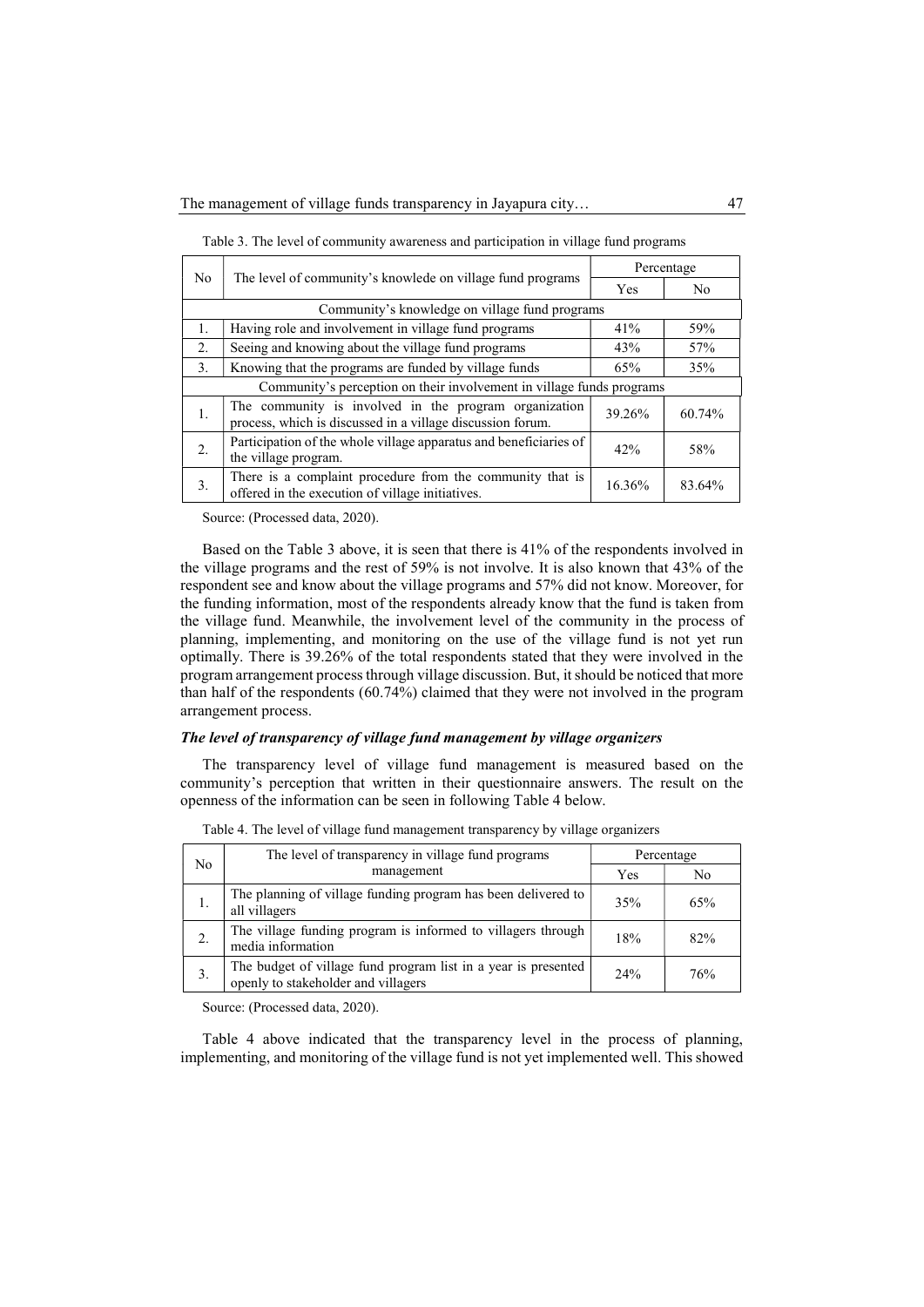by the respondents' answer who stated that they did not know about the program (65%). Moreover, only 18% of the total respondents who know about the village fund program through media information, and the rest of 82% claims know nothing. This means that the publication or information regarding the village fund program is lack. Last but not least, 76% respondents said that there is no budget or activity list that can be accessed by the villagers.

#### 4. DISCUSSION

Referring to the results, most of the respondent said they do not know about the program and claimed they are not involved within the implementation of the programs. They also get less opportunity to participate in budget planning proposal. One of the respondents also said that in planning the village development, the villagers are seldom to be invited to the forum. Moreover, the implementation of the program is not fully involved the whole villagers and there is a tendency in giving the support fund to a certain group of people only. This is supported by Bustang et al. (2018) who stated that the community is not yet involved in participation, including the planning, the preparation of the document, and the surveillance of the fund use. They also found that the Head of the Village use and allocate the village funds without seeing on the community's needs. Moreover, the process of distributing social subsidy/assistance is not yet optimal for the community, because the system is still unclear and the government is seem not prepared (Hirawan, 2020). Besides, the level of financial literacy of Jayapura city resident is quite high (Erari et al., 2021), thus they can be involved or informed about the village fund programs. Therefore, it can be concluded that the villagers in Jayapura city are still having lack of information on the village fund management.

The programs funded by village funds are still limited to physical programs and less to non-physical programs, which causing the public ignorance. The tendency for publication is only done at the village office with information of the draft budget that has been prepared. However, in practice, throughout the year, the community was never invited to certain forums to discuss the disbursement of village funds or the progress of the program implementation. They were not even invited to evaluate the village funds. These make the community know nothing about the programs. Moreover, there is no regulation that organize, in a clear way, the community participation in monitoring the village development and this can lead to the corruption (Herdiana, 2019). Therefore, it still needs a further optimization for each programs that funded from the village fund.

#### 5. CONCLUSION

Village-level fund management is representative of regional financial management within a country, especially for countries with regional autonomy and fiscal decentralization, such as Indonesia. Village-level funds are funds allocated to villages by the state and managed by the village government. The regional budget is expected to be felt by everyone, as the success of community fund management is representative of the success of national fund management. Based on the result and discussion above, it can be concluded that the regional government of Jayapura city has been allocated and shared the village fund during 2016-2019 to each village, including Tobati, Enggros, and Nafri village. The village fund is allocated and realised in the form of programs or activity, either the physical or nonphysical activity. The community knowledge and involvement in the process of preparing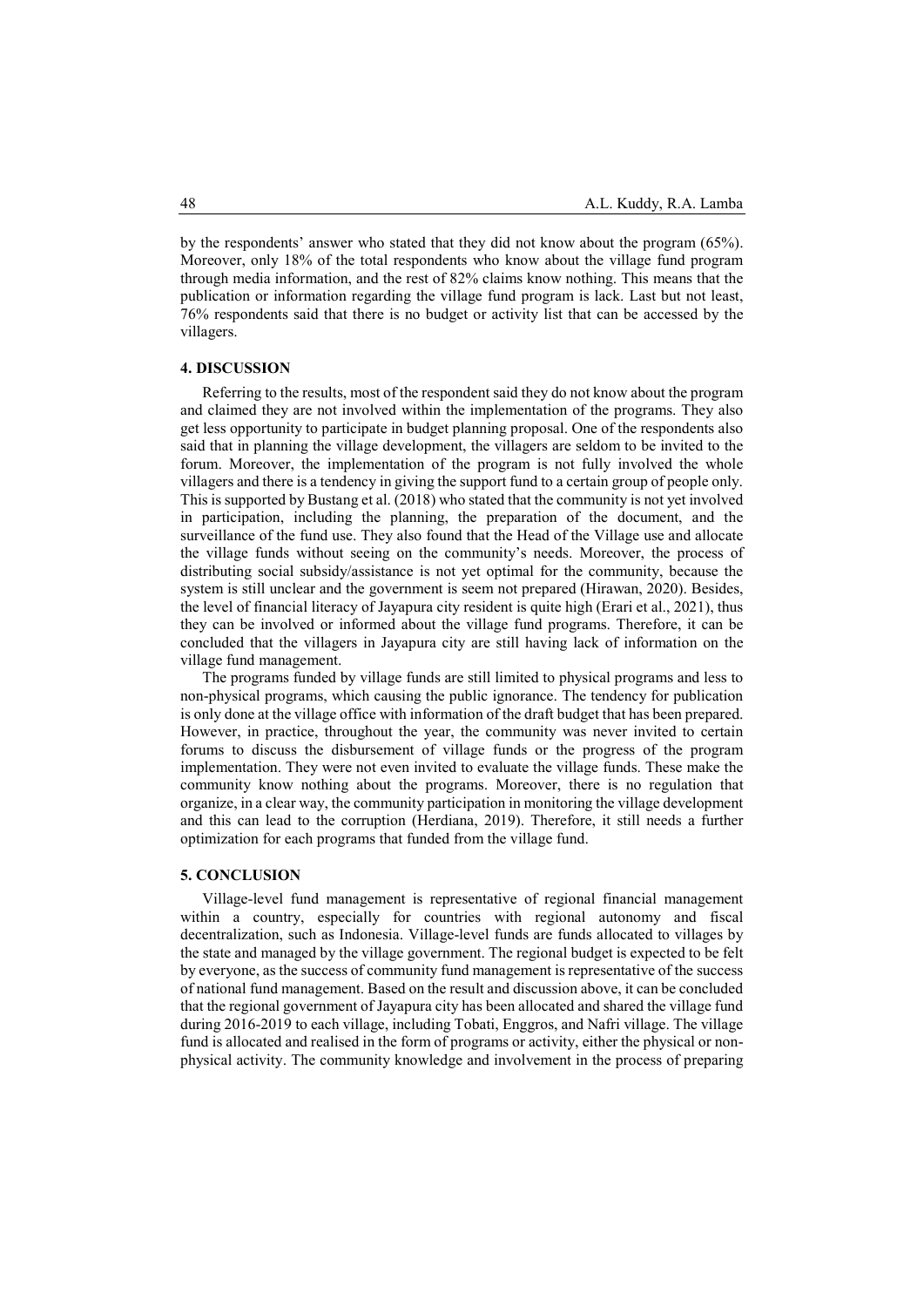and managing village fund programs is least, thus further optimization is needed, which seen from the lack of community involvement in village discussion of the existence of programs disbursed from village funds. The level of transparency in the process of implementing village fund programs has not yet been fully implemented properly. It is seen from the lack of open information from the village administration to the community regarding the budget and activities sourced from village funds. The head of village fund management must follow the existing national or regional head of management. The researchers believe that if there is no transparent application of regional financial management to beneficiary groups, the quality of a country's regional financial management will definitely not work well, and it is even prone to public budget fraud.

#### **REFERENCES**

- Badan Penghubung Daerah Provinsi Papua. (2016). Kota Jayapura. Badan Penghubung Daerah Provinsi Papua Di Jakarta. Access on the internet: https://penghubung.papua.go.id/ 5-wilayah-adat/mamta/kota-jayapura.
- Betan, N. A. U., Nugroho, P. I. (2021). Akuntabilitas dan Transparansi Pengelolaan Dana Desa. "Jurnal Penelitian Dan Pengembangan Sains Dan Humaniora", 5(1).
- Bustang, B., Akhmad, A., Hakim, L. (2018). Effectiveness of Village Fund Management: A Case Study in Bone District, South Sulawesi. "Bappenas Working Papers", 1(2), 185–196. DOI: 10.47266/bwp.v1i2.19.
- Erari, A., Patma, K., Lamba, R. A. (2021). Financial literacy on small and micro business of the indigenous people of papua in jayapura city. "Modern Management Review", 26(4).
- Gayatri, G., Latrini, M. Y., Widhiyani, N. L. S. (2017). Transparansi dan Akuntabilitas Pengelolaan Keuangan Dana Desa untuk Mendorong Kemandirian Masyarakat Pedesaan. "Jurnal Ekonomi Kuantitatif Terapan", 10(2). DOI: 10.24843/JEKT.2017.v10.i02.p07
- Herdiana, D. (2019). Kecenderungan Perilaku Koruptif Kepala Desa dalam Pembangunan Desa. "Matra Pembaruan", 3(1). DOI: 10.21787/mp.3.1. 2019.1-11.
- Hirawan, F. B. (2020). Optimizing the Distribution of the Social Assistance Program during the COVID-19 Pandemic. "Centre for Strategic and International Studies". Access on the internet: https://www.csis.or.id/publications/optimizing-the-distribution-of-the-socialassistance-program-during-the-covid-19-pandemic.
- Karlinayani, S., Ningsih, E. S. (2018). Akuntabilitas Pemerintah Desa dalam Pengelolaan Anggaran Pendapatan dan Belanja Desa (Studi pada Alokasi Dana Desa di Kabupaten Gayo Lues). "Jurnal EMBA: Jurnal Riset Ekonomi, Manajemen, Bisnis Dan Akuntansi",  $3(2)$ .
- Lalolo, L. (2003). Indikator dan Alat Ukur Prinsip Akuntabilitas, Transparansi dan Partisipasi. Badan Perencanaan Pembangunan Nasional.
- Menkhoff, L., Rungruxsirivorn, O. (2011). Do Village Funds Improve Access to Finance? Evidence from Thailand. "World Development", 39(1). DOI: https://doi.org/10.1016/ j.worlddev.2010.09.002.
- Mursyidi, M. (2009). Akuntansi Pemerintahan di Indonesia. PT. Refika Aditama.
- Nadyastika, G., Siswantoro, D. (2019). The Management of Village Funds Village Fund Policy Implementation (Case Study in Candirejo Village, Nganjuk Regency, East Java Province, Indonesia). "Proceedings of the Asia Pacific Business and Economics Conference (APBEC 2018)". DOI: 10.2991/apbec-18.2019.56.